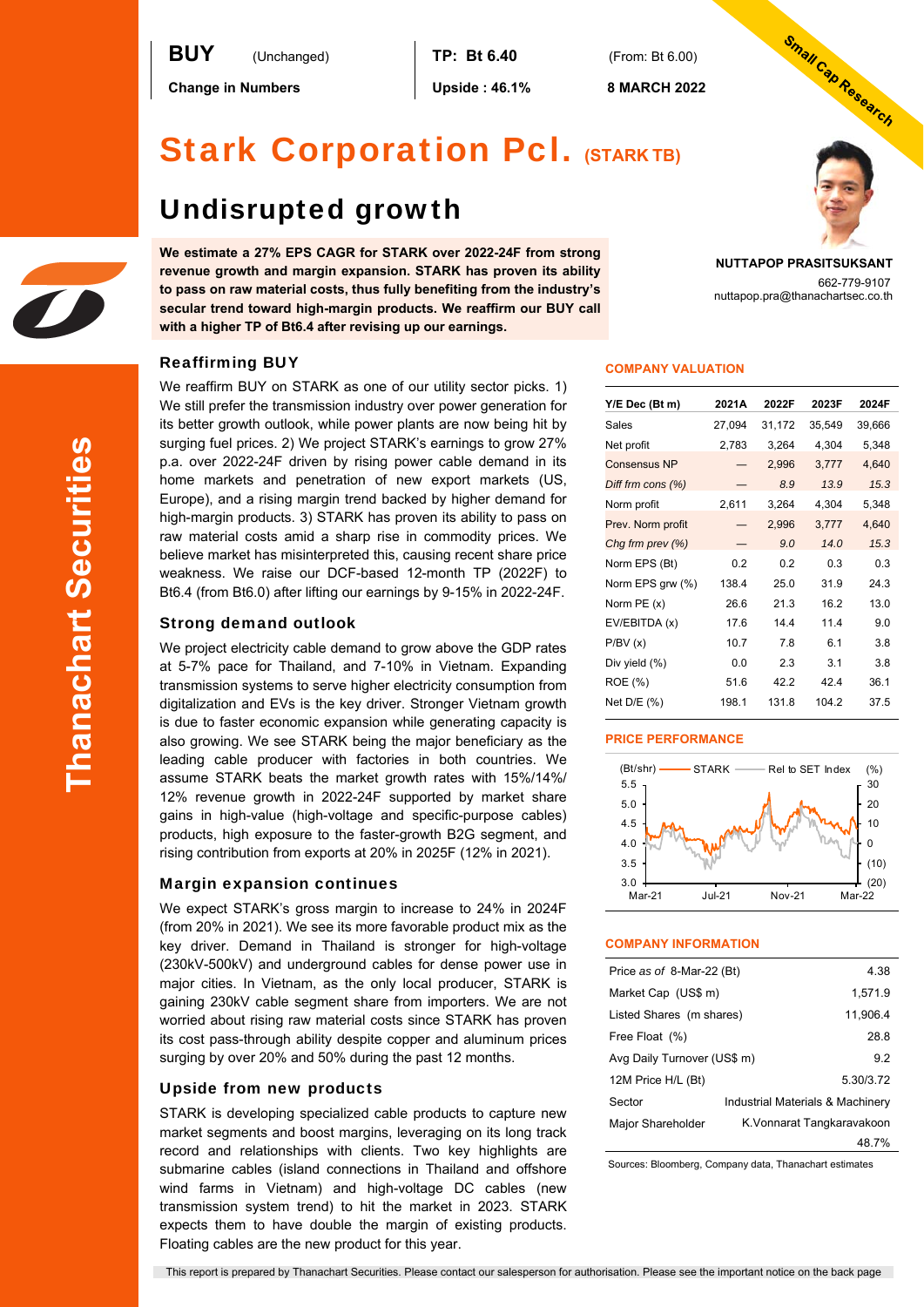

**Ex 1: Strong Pace Of Earnings Growth Ex 2: High Cable Demand In Three Main Markets** 





Sources: Company data, Thanachart estimates Source: Company data

5 10 15 20 25 30 35 40 45 (%) ■ Thailand ■ Vietnam ■ Exports ■ Services

2020 2021 2022F 2023F 2024F 2025F

 $\Omega$ 



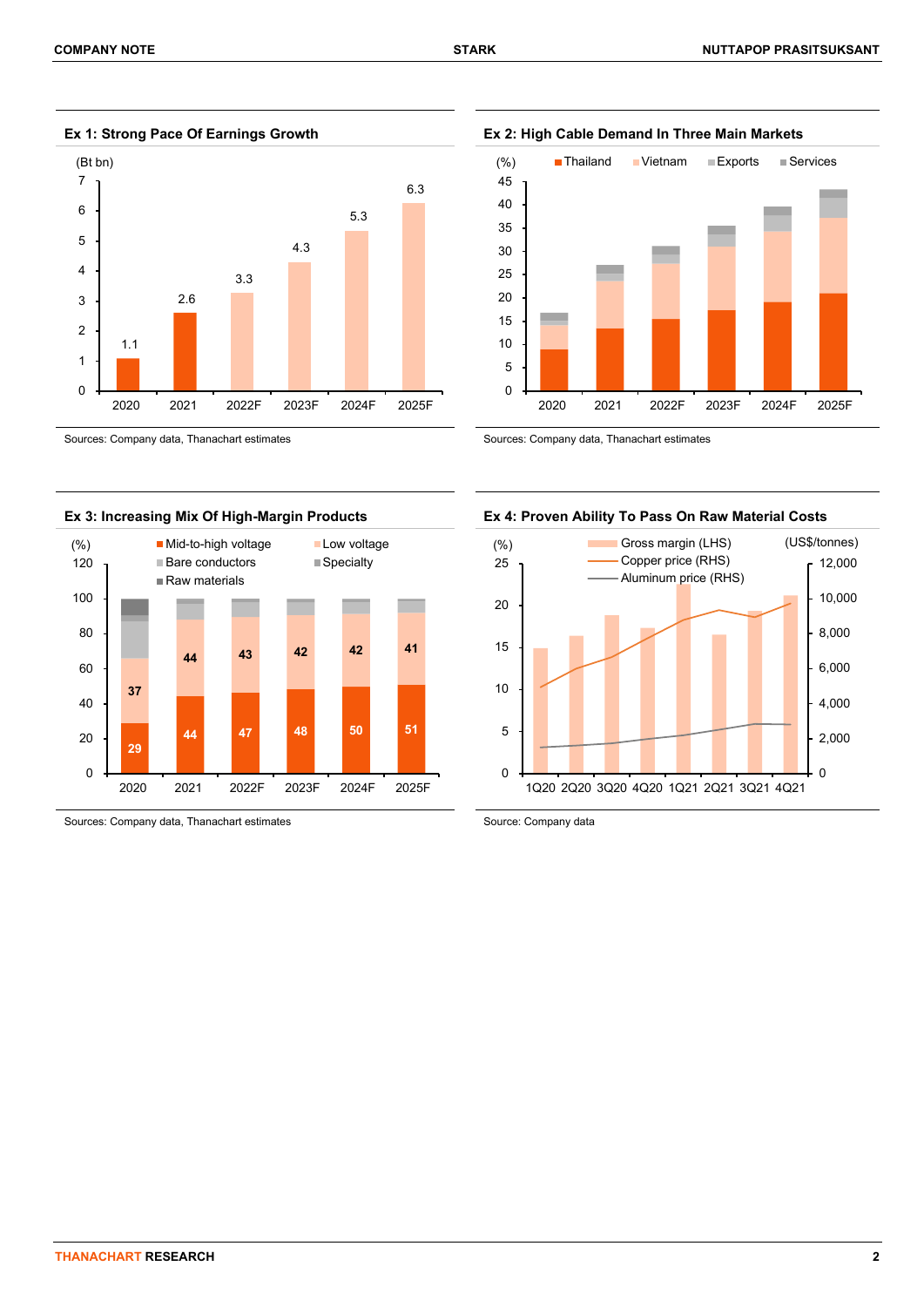|  |  |  |  |  | Ex 5: Key Assumption Changes |
|--|--|--|--|--|------------------------------|
|--|--|--|--|--|------------------------------|

|                          | 2020A | 2021A | 2022F | 2023F | 2024F |
|--------------------------|-------|-------|-------|-------|-------|
| Normalized profit (Bt m) |       |       |       |       |       |
| - New                    | 1,095 | 2,611 | 3,264 | 4,304 | 5,348 |
| - Old                    |       |       | 2,996 | 3,777 | 4,640 |
| - Change (%)             |       |       | 9.0   | 14.0  | 15.3  |
|                          |       |       |       |       |       |
| Revenue (Bt bn)          |       |       |       |       |       |
| - New                    | 16.9  | 27.1  | 31.2  | 35.5  | 39.7  |
| - Old                    |       |       | 27.6  | 31.2  | 34.3  |
| - Change (%)             |       |       | 13.1  | 13.9  | 15.7  |
|                          |       |       |       |       |       |
| Gross margin (%)         |       |       |       |       |       |
| - New                    | 17.7  | 19.9  | 21.3  | 23.1  | 24.1  |
| - Old                    |       |       | 22.5  | 23.6  | 24.4  |
| - Change (pp)            |       |       | (1.1) | (0.4) | (0.3) |

Sources: Company data, Thanachart estimates

# **Ex 6: 12-month DCF-based TP Calculation Using A Base Year Of 2022F**

|                                        |         |       |        |       |        |        |        |        |        |        |        |        |       | <b>Terminal</b>          |
|----------------------------------------|---------|-------|--------|-------|--------|--------|--------|--------|--------|--------|--------|--------|-------|--------------------------|
| (Bt m)                                 |         | 2022F | 2023F  | 2024F | 2025F  | 2026F  | 2027F  | 2028F  | 2029F  | 2030F  | 2031F  | 2032F  | 2033F | <b>Value</b>             |
| EBITDA (excl. depre from right of use) |         | 7,165 | 8,492  | 9,625 | 10,606 | 11,432 | 12,130 | 12,696 | 13,130 | 13,578 | 14,042 | 14,521 | 7,165 | $\overline{\phantom{m}}$ |
| Free cash flow                         |         | 2,150 | 23,385 | 4,819 | 5,999  | 7,008  | 8,018  | 8,531  | 8,921  | 9,240  | 9,570  | 9,911  | 2,150 | 152,038                  |
| PV of free cash flow                   |         | 1,853 | 18,704 | 3,577 | 4,134  | 4,371  | 4,622  | 4,546  | 4,394  | 4,207  | 4,027  | 3,661  | 1,853 | 56,163                   |
| Risk-free rate (%)                     | 2.5     |       |        |       |        |        |        |        |        |        |        |        |       |                          |
| Market risk premium (%)                | 8.0     |       |        |       |        |        |        |        |        |        |        |        |       |                          |
| Beta                                   | 0.9     |       |        |       |        |        |        |        |        |        |        |        |       |                          |
|                                        | 7.7     |       |        |       |        |        |        |        |        |        |        |        |       |                          |
| WACC(%)                                |         |       |        |       |        |        |        |        |        |        |        |        |       |                          |
| Terminal growth (%)                    | 2.0     |       |        |       |        |        |        |        |        |        |        |        |       |                          |
| Enterprise value -                     | 114,696 |       |        |       |        |        |        |        |        |        |        |        |       |                          |
| add investments                        |         |       |        |       |        |        |        |        |        |        |        |        |       |                          |
| Net debt (2021)                        | 13,060  |       |        |       |        |        |        |        |        |        |        |        |       |                          |
| Minority interest                      | 87      |       |        |       |        |        |        |        |        |        |        |        |       |                          |
| Equity value                           | 101,550 |       |        |       |        |        |        |        |        |        |        |        |       |                          |
| # of shares *                          | 15,875  |       |        |       |        |        |        |        |        |        |        |        |       |                          |
| Equity value/share (Bt)                | 6.40    |       |        |       |        |        |        |        |        |        |        |        |       |                          |

Sources: Company data, Thanachart estimates

Note: \* We use the number of fully diluted shares in our DCF calculation, assuming all of its STARK-W1 warrants are exercised in 2024F.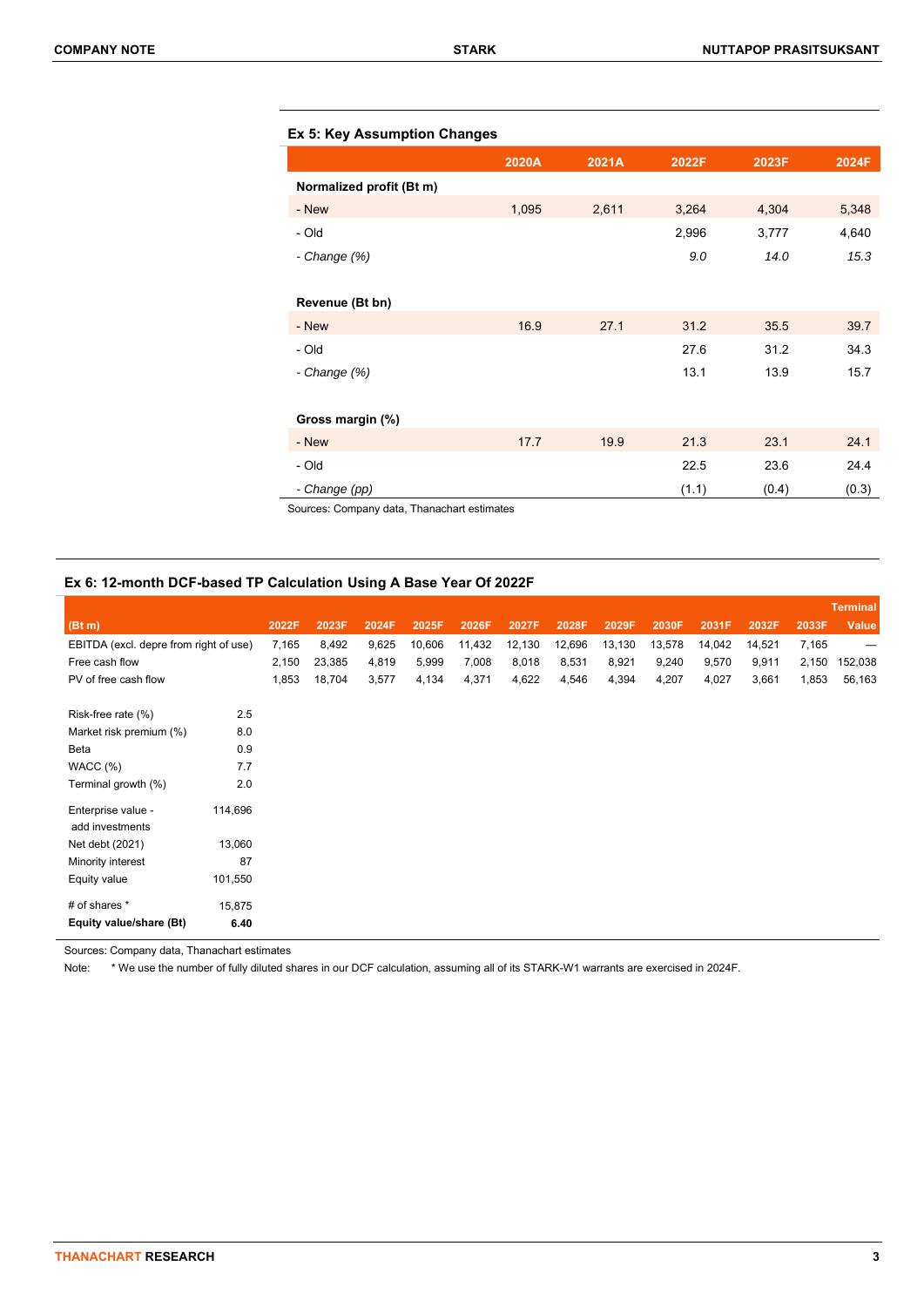# Valuation Comparison

# **Ex 7: Comparison With Regional Peers**

|                                  |                 |                 | <b>EPS growth</b> |      | —— PE | ——   | $-$ P/BV $-$ |     |            |      | -EV/EBITDA- - Div yield- |         |
|----------------------------------|-----------------|-----------------|-------------------|------|-------|------|--------------|-----|------------|------|--------------------------|---------|
| Name                             | <b>BBG</b> code | Country         | 22F               | 23F  | 22F   | 23F  | 22F          | 23F | <b>22F</b> | 23F  | 22F                      | 23F     |
|                                  |                 |                 | (%)               | (%)  | (x)   | (x)  | (x)          | (x) | (x)        | (x)  | $(\%)$                   | $(\% )$ |
| Nexans SA                        | <b>NEX FP</b>   | France          | 27.8              | 18.3 | 16.0  | 13.5 | 2.2          | 1.9 | 6.6        | 5.9  | 1.4                      | 1.6     |
| nVent Electric PLC               | <b>NVT US</b>   | <b>Britain</b>  | 34.0              | 6.8  | 15.0  | 14.0 | 2.1          | 2.0 | 12.3       | 11.3 | 2.3                      | 2.4     |
| <b>TE Connectivity Ltd</b>       | TEL US          | Switzerland     | 5.2               | 11.4 | 17.7  | 15.9 | 3.6          | 3.2 | 12.0       | 11.1 | 1.6                      | 1.6     |
| Huber + Suhner AG                | <b>HUBN SW</b>  | Switzerland     | (8.7)             | 5.3  | 20.8  | 19.7 | 2.4          | 2.3 | 11.3       | 10.7 | 2.3                      | 2.4     |
| <b>Topsec Technologies Group</b> | 002212 CH       | China           | 109.3             | 35.3 | 18.6  | 13.8 | 1.5          | 1.3 | 18.7       | 13.7 | 0.5                      | 0.7     |
| Yangtze Optical Fibre & Cabl     | 601869 CH China |                 | 67.5              | 12.6 | 24.5  | 21.8 | 2.1          | 1.9 | 12.2       | 10.6 | 1.2                      | 0.9     |
|                                  |                 |                 |                   |      |       |      |              |     |            |      |                          |         |
| <b>Interlink Telecom PCL</b>     | <b>ITEL TB</b>  | Thailand        | (8.7)             | 14.3 | 26.4  | 23.1 | 2.3          | 2.4 | 13.6       | 11.4 | 1.9                      | 2.3     |
| <b>Stark Corporation *</b>       | <b>STARK TB</b> | <b>Thailand</b> | 25.0              | 31.9 | 21.3  | 16.2 | 7.8          | 6.1 | 14.4       | 11.4 | 2.3                      | 3.1     |
|                                  |                 |                 |                   |      |       |      |              |     |            |      |                          |         |
| Average                          |                 |                 | 31.4              | 17.0 | 20.0  | 17.2 | 3.0          | 2.6 | 12.6       | 10.8 | 1.7                      | 1.9     |

Sources: Bloomberg, \* Thanachart estimates

Based on 8 Mar 2022 closing prices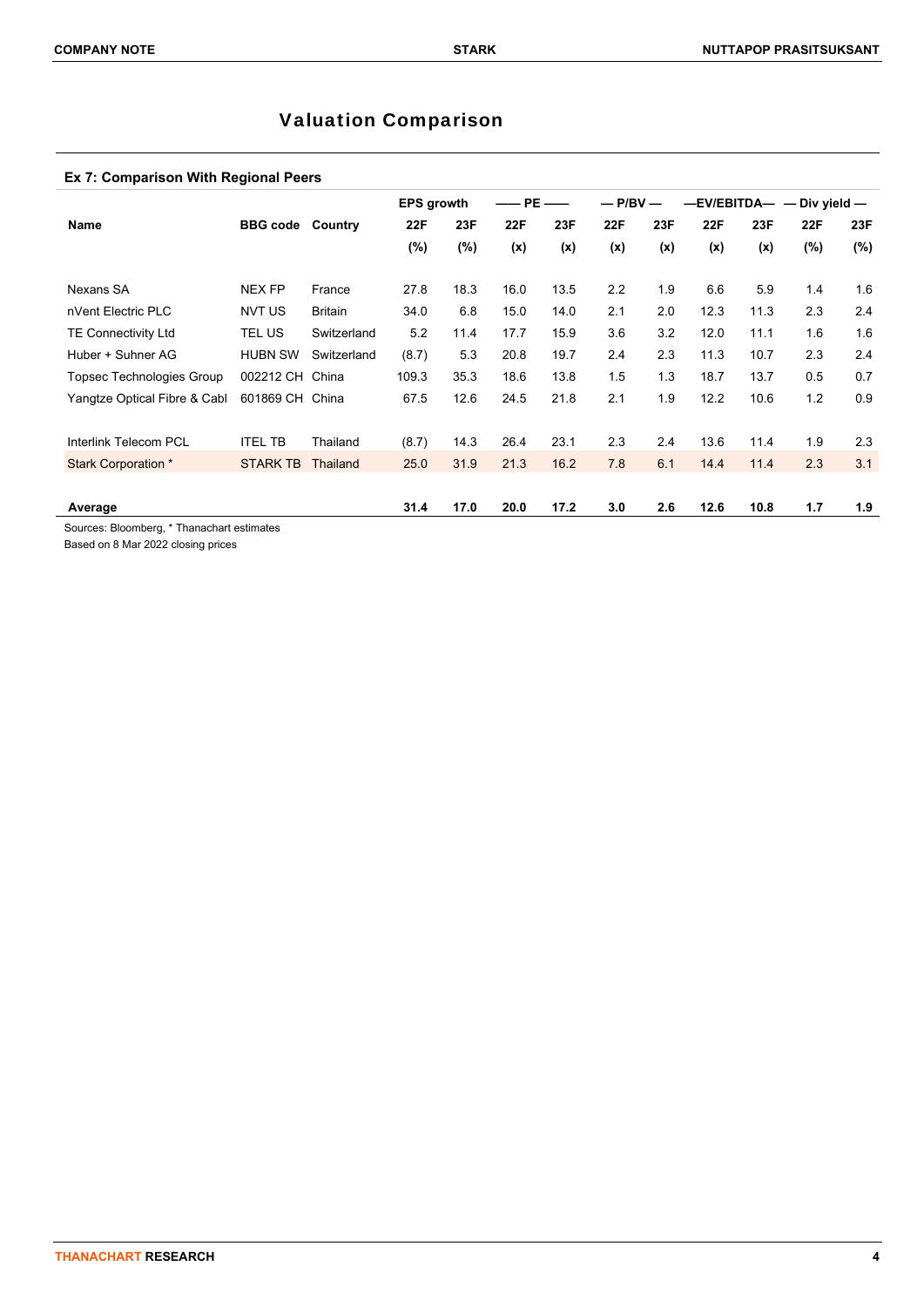## **COMPANY DESCRIPTION COMPANY RATING**

Stark Corporation Pcl (STARK) is a holding company with subsidiaries that are major wire and cable manufacturers with more than 50 years of industry experience in Thailand and Vietnam. Its total production capacity is the largest in ASEAN and it is ranked 14<sup>th</sup> globally. STARK also runs service businesses of providing manpower, logistics, and warehouse rentals to clients in the oil and gas industry.



Source: Thanachart Source: Thanachart Source: Thanachart Source: Thanachart; \* CG Rating

### **THANACHART'S SWOT ANALYSIS**

- Good reputation and track record in home-based markets
- Strong purchasing power with its suppliers and scale benefits over peers as it is now the largest cable producer in ASEAN

### O — OpportunityT — Threat

- **•** Opportunities to export more products, and leverage on scale advantages, low labor wages, and tax privileges with various developing countries
- Potential to acquire more related businesses to strengthen its competitiveness and increase market share

### **CONSENSUS COMPARISON RISKS TO OUR INVESTMENT CASE**

|                       | <b>Consensus</b> | Thanachart | Diff    |
|-----------------------|------------------|------------|---------|
| Target price (Bt)     | 6.40             | 6.40       | 0%      |
| Net profit 22F (Bt m) | 2.996            | 3.264      | 9%      |
| Net profit 23F (Bt m) | 3,777            | 4,304      | 14%     |
| <b>Consensus REC</b>  | <b>BUY: 2</b>    | HOLD: 0    | SELL: 0 |

## **HOW ARE WE DIFFERENT FROM THE STREET?**

- Our earnings forecasts are 9% and 14% above the Bloomberg consensus estimates in 2022-23F, which we believe is due to us having higher assumption for STARK's margins.
- However, our TP is in line with the Street's.

### S — Strength W — Weakness

- Relies on importing key raw materials, copper and aluminum, from abroad
- Relies on government spending on national infrastructure projects to grow sales

- Cable manufacturing is a mature technology, so it is not difficult for new players with substantial capital to penetrate the market
- Changes to tax incentives and regulations to take part in biddings for infrastructure projects in each country

- **B** Slower-than-expected pace of infrastructure progress in Thailand and Vietnam, either from changes in government policy or delays to construction, would represent the key downside risk to our earnings forecasts.
- A slower-than-expected pace of its capacity expansion plan and ability to build new capacity represents a secondary downside risk to our numbers.
- Lower-than-expected demand for high-end products would represent another downside risk to its margins, and therefore our earnings projections.

Sources: Bloomberg consensus, Thanachart estimates Source: Thanachart estimates Source: Thanachart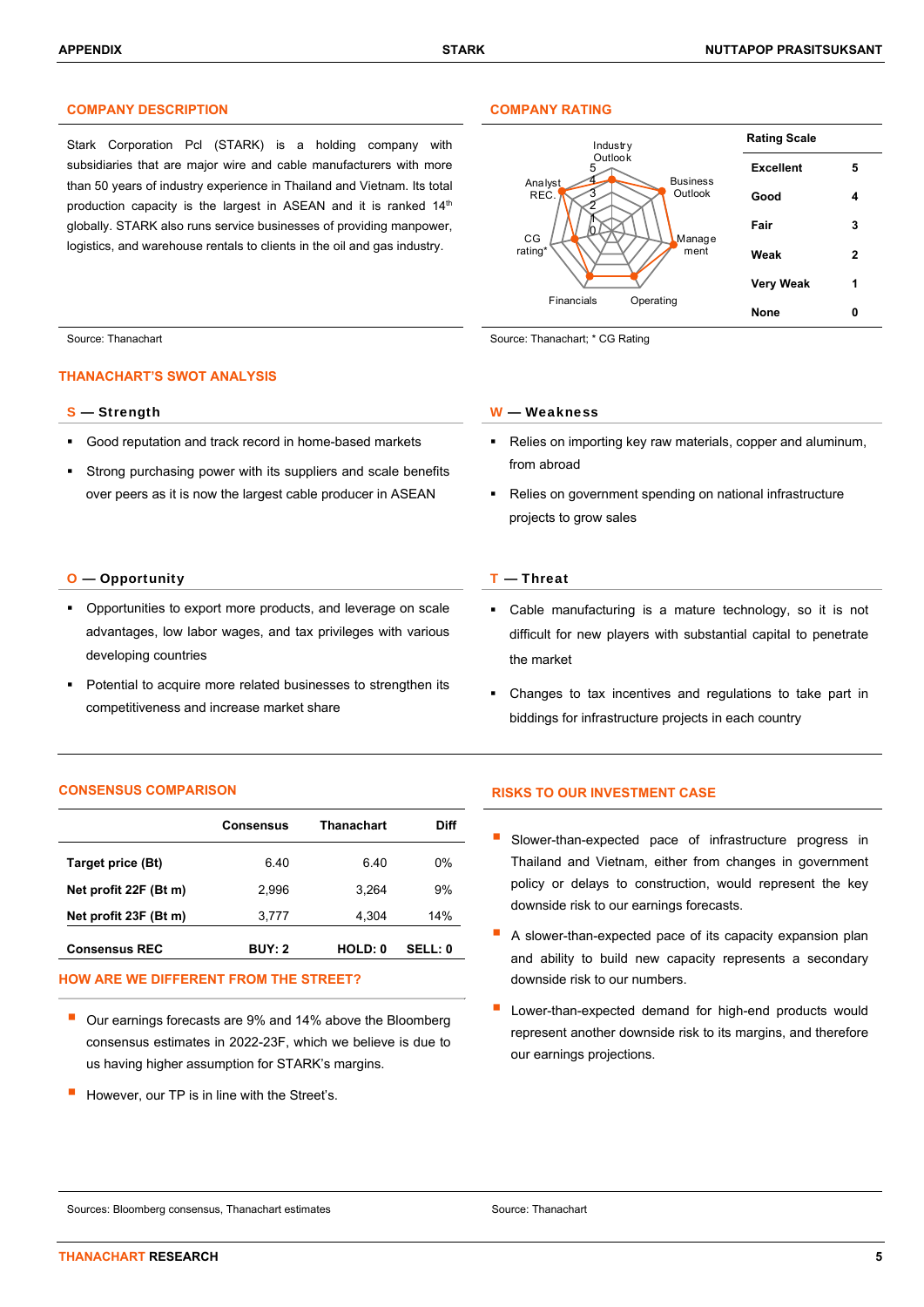*Rising revenue driven by expanding transmission lines in home markets* 

| <b>INCOME STATEMENT</b>                        |                |                 |                |                |                |
|------------------------------------------------|----------------|-----------------|----------------|----------------|----------------|
| FY ending Dec (Bt m)<br>Sales                  | 2020A          | 2021A<br>27,094 | 2022F          | 2023F          | 2024F          |
|                                                | 16,858         |                 | 31,172         | 35,549         | 39,666         |
| Cost of sales                                  | 13,869         | 21,700          | 24,518         | 27,332         | 30,098         |
| <b>Gross profit</b>                            | 2,989<br>17.7% | 5,393<br>19.9%  | 6,654<br>21.3% | 8,218<br>23.1% | 9,568<br>24.1% |
| % gross margin                                 | 866            | 1,129           | 1,462          | 1,573          | 1,662          |
| Selling & administration expenses              |                |                 |                |                |                |
| <b>Operating profit</b>                        | 2,123<br>12.6% | 4,264<br>15.7%  | 5,192<br>16.7% | 6,645<br>18.7% | 7,906<br>19.9% |
| % operating margin                             | 363            | 430             | 466            | 525            | 571            |
| Depreciation & amortization<br><b>EBITDA</b>   |                |                 |                |                |                |
| % EBITDA margin                                | 2,486<br>14.7% | 4,695<br>17.3%  | 5,658<br>18.2% | 7,170<br>20.2% | 8,477<br>21.4% |
| Non-operating income                           | 60             | 36              | 28             | 28             | 31             |
| Non-operating expenses                         | 0              | 0               | 0              | 0              | 0              |
| Interest expense                               | (660)          | (943)           | (1,018)        | (1,063)        | (876)          |
|                                                |                |                 |                |                |                |
| Pre-tax profit<br>Income tax                   | 1,523<br>419   | 3,357<br>734    | 4,203<br>925   | 5,610<br>1,290 | 7,061          |
|                                                | 1,104          |                 |                |                | 1,695          |
| After-tax profit                               | 6.5%           | 2,623<br>9.7%   | 3,278<br>10.5% | 4,320<br>12.2% | 5,366          |
| % net margin<br>Shares in affiliates' Earnings | 1              | (0)             | 0              | 0              | 13.5%<br>0     |
|                                                |                |                 | (14)           | (16)           |                |
| Minority interests<br>Extraordinary items      | (10)<br>513    | (12)<br>172     | 0              | 0              | (18)<br>0      |
| <b>NET PROFIT</b>                              | 1,609          | 2,783           | 3,264          | 4,304          | 5,348          |
| Normalized profit                              | 1,095          | 2,611           | 3,264          | 4,304          | 5,348          |
| EPS(Bt)                                        | 0.1            | 0.2             | $0.2\,$        | 0.3            | 0.3            |
| Normalized EPS (Bt)                            | 0.1            | 0.2             | 0.2            | 0.3            | 0.3            |
|                                                |                |                 |                |                |                |
| <b>BALANCE SHEET</b>                           |                |                 |                |                |                |
| FY ending Dec (Bt m)                           | 2020A          | 2021A           | 2022F          | 2023F          | 2024F          |
| <b>ASSETS:</b>                                 |                |                 |                |                |                |
| Current assets:                                | 16,331         | 27,962          | 30,766         | 34,636         | 38,334         |
| Cash & cash equivalent                         | 1,214          | 1,029           | 1,000          | 1,000          | 1,000          |
| Account receivables                            | 6,042          | 15,571          | 17,081         | 19,479         | 21,735         |
| <b>Inventories</b>                             | 8,618          | 10,487          | 12,091         | 13,479         | 14,843         |
| Others                                         | 457            | 875             | 594            | 678            | 756            |
| Investments & loans                            | 344            | 329             | 329            | 329            | 329            |
| Net fixed assets                               | 4,417          | 4,413           | 5,969          | 7,249          | 8,163          |
| Other assets                                   | 6,266          | 6,438           | 5,435          | 5,015          | 4,613          |
| <b>Total assets</b>                            | 27,358         | 39,142          | 42,500         | 47,229         | 51,439         |
| <b>LIABILITIES:</b>                            |                |                 |                |                |                |
| <b>Current liabilities:</b>                    | 19,649         | 23,548          | 25,801         | 27,496         | 27,287         |
| Account payables                               | 10,248         | 17,093          | 18,137         | 20,218         | 22,264         |
| Bank overdraft & ST loans                      | 7,761          | 4,030           | 3,881          | 3,239          | 1,977          |
| Current LT debt                                | 1,057          | 1,711           | 2,716          | 2,915          | 1,779          |
| Others current liabilities                     | 583            | 714             | 1,067          | 1,123          | 1,267          |
| <b>Total LT debt</b>                           | 3,310          | 8,347           | 6,338          | 6,803          | 4,151          |
| <b>Others LT liabilities</b>                   | 723            | 655             | 1,308          | 1,449          | 1,598          |
| <b>Total liabilities</b>                       | 23,682         | 32,551          | 33,447         | 35,748         | 33,036         |
| Minority interest                              | 55             | 87              | 101            | 116            | 134            |
| Preferreds shares                              | $\mathbf 0$    | 0               | 0              | 0              | 0              |
| Paid-up capital                                | 11,906         | 11,906          | 11,906         | 11,906         | 15,875         |
| Share premium                                  | (10, 542)      | (10, 542)       | (10, 542)      | (10, 542)      | (10, 542)      |
| Warrants                                       | 0              | 0               | 0              | 0              | 0              |
| Surplus                                        | (591)          | (493)           | (493)          | (493)          | (493)          |
| <b>Retained earnings</b>                       | 2,847          | 5,633           | 8,081          | 10,493         | 13,429         |
| Shareholders' equity                           | 3,621          | 6,505           | 8,953          | 11,365         | 18,269         |
| <b>Liabilities &amp; equity</b>                | 27,358         | 39,142          | 42,500         | 47,229         | 51,439         |

Sources: Company data, Thanachart estimates

*Declining gearing after* 

*completing its acquisitions in 2020*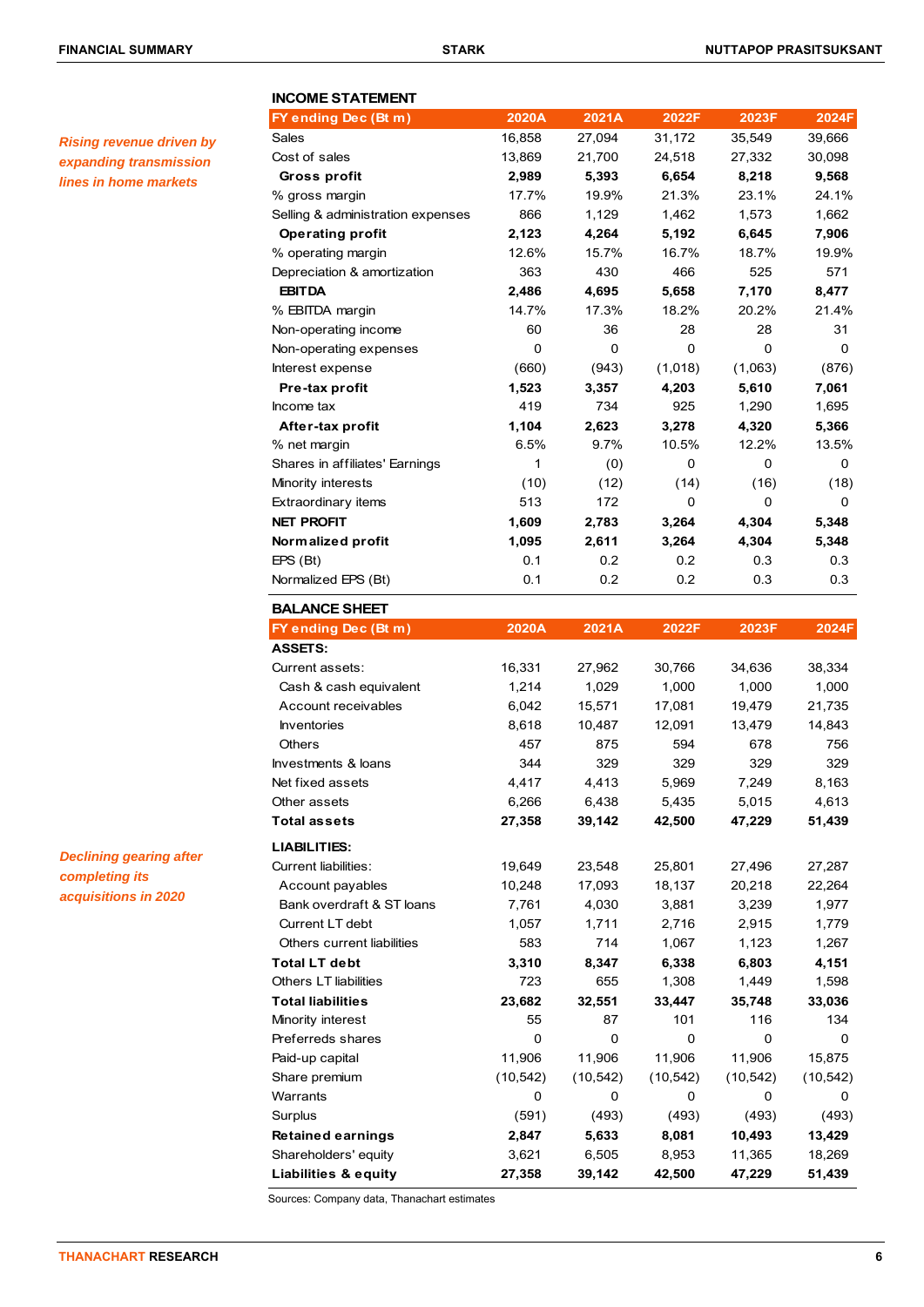*Spending capex to resolve bottleneck issues and expand capacity* 

# **CASH FLOW STATEMENT FY ending Dec (Bt m) 2020A 2021A 2022F 2023F 2024F** Earnings before tax 1,523 3,357 4,203 5,610 7,061 Tax paid (205) (1,013) (666) (1,401) (1,595) Depreciation & amortization 363 430 466 525 571 Chg In w orking capital (2,064) (4,553) (2,070) (1,705) (1,574) Chg In other CA & CL / minorities 74 168 17 84 (34) **Cash flow from operations (310) (1,611) 1,950 3,113 4,429** Capex (2,126) (381) (2,000) (1,800) (1,500) Right of use (789) (31) (50) (50) (50) ST loans & investments (179) (149) 358 0 0 LT loans & investments (44) 15 0 0 0 0 Adj for asset revaluation and the control of the control of the control of the control of the control of the control of the control of the control of the control of the control of the control of the control of the control Chg In other assets & liabilities (4,339) 324 1,683 607 616 **Cash flow from investments (7,476) (221) (9) (1,243) (934)** Debt financing 7,825 1,546 (1,154) 22 (5,051) Capital increase (432) 0 (0) 0 3,969 Dividends paid 0 0 (816) (1,892) (2,413) Warrants & other surplus **176** 101 0 0 0 0 0 **Cash flow from financing 7,569 1,647 (1,970) (1,870) (3,495) Free cash flow (2,435) (1,992) (50) 1,313 2,929**

# **VALUATION**

*High multiples justified by strong growth outlook in our view* 

| 2020A   | 2021A  | 2022F | 2023F | 2024F |
|---------|--------|-------|-------|-------|
| 63.5    | 26.6   | 21.3  | 16.2  | 13.0  |
| 92.8    | 38.9   | 31.1  | 23.6  | 19.0  |
| 43.2    | 25.0   | 21.3  | 16.2  | 13.0  |
| 63.2    | 36.5   | 31.1  | 23.6  | 19.0  |
| 32.4    | 17.6   | 14.4  | 11.4  | 9.0   |
| 45.3    | 24.4   | 20.1  | 15.8  | 12.8  |
| 19.2    | 10.7   | 7.8   | 6.1   | 3.8   |
| 28.1    | 15.6   | 11.3  | 8.9   | 5.6   |
| (224.5) | (43.2) | 35.7  | 22.3  | 15.7  |
| 3.1     | 1.9    | 1.7   | 1.5   | 1.3   |
| 0.0     | 0.0    | 2.3   | 3.1   | 3.8   |
| (3.5)   | (2.9)  | (0.1) | 1.9   | 4.2   |
|         |        |       |       |       |
| 0.1     | 0.2    | 0.2   | 0.3   | 0.3   |
| 0.1     | 0.2    | 0.2   | 0.3   | 0.3   |
| 0.0     | 0.0    | 0.1   | 0.1   | 0.2   |
| 0.2     | 0.4    | 0.6   | 0.7   | 1.2   |
| (0.0)   | (0.1)  | 0.1   | 0.2   | 0.3   |
| (0.2)   | (0.1)  | (0.0) | 0.1   | 0.2   |
|         |        |       |       |       |

Sources: Company data, Thanachart estimates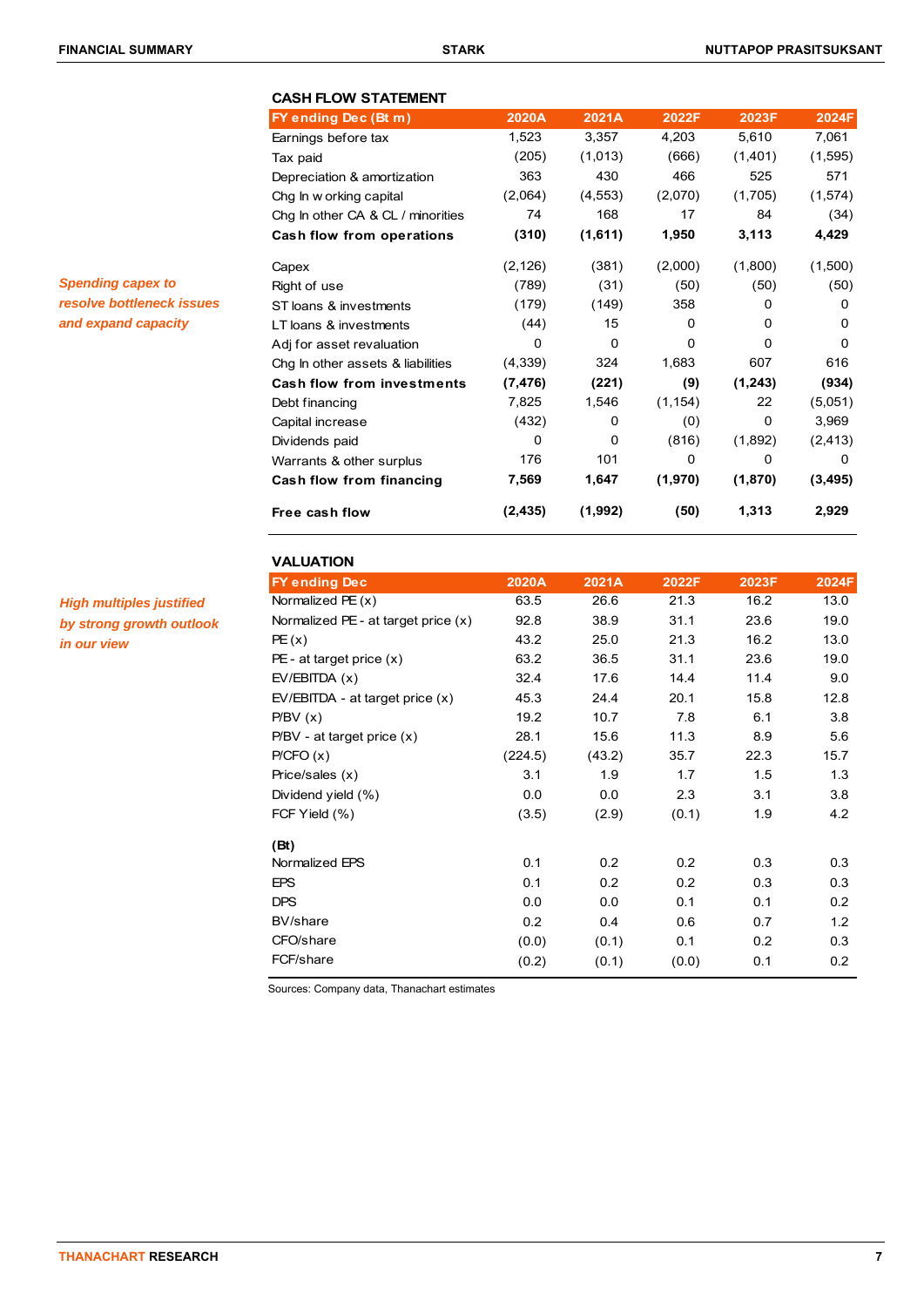| <b>FINANCIAL RATIOS</b>             |         |        |        |        |        |
|-------------------------------------|---------|--------|--------|--------|--------|
| <b>FY ending Dec</b>                | 2020A   | 2021A  | 2022F  | 2023F  | 2024F  |
| <b>Growth Rate</b>                  |         |        |        |        |        |
| Sales (%)                           | 46.2    | 60.7   | 15.1   | 14.0   | 11.6   |
| Net profit $(%)$                    | 1,198.1 | 73.0   | 17.3   | 31.9   | 24.3   |
| EPS $(\% )$                         | 1,198.1 | 73.0   | 17.3   | 31.9   | 24.3   |
| Normalized profit (%)               | 629.2   | 138.4  | 25.0   | 31.9   | 24.3   |
| Normalized EPS (%)                  | 629.2   | 138.4  | 25.0   | 31.9   | 24.3   |
| Dividend payout ratio (%)           | 0.0     | 0.0    | 50.0   | 50.0   | 50.0   |
| Operating performance               |         |        |        |        |        |
| Gross margin (%)                    | 17.7    | 19.9   | 21.3   | 23.1   | 24.1   |
| Operating margin (%)                | 12.6    | 15.7   | 16.7   | 18.7   | 19.9   |
| EBITDA margin (%)                   | 14.7    | 17.3   | 18.2   | 20.2   | 21.4   |
| Net margin (%)                      | 6.5     | 9.7    | 10.5   | 12.2   | 13.5   |
| $D/E$ (incl. minor) $(x)$           | 3.3     | 2.1    | 1.4    | 1.1    | 0.4    |
| Net $D/E$ (incl. minor) $(x)$       | 3.0     | 2.0    | 1.3    | 1.0    | 0.4    |
| Interest coverage - $EBT(x)$        | 3.2     | 4.5    | 5.1    | 6.3    | 9.0    |
| Interest coverage - EBITDA (x)      | 3.8     | 5.0    | 5.6    | 6.7    | 9.7    |
| ROA - using norm profit (%)         | 5.5     | 7.9    | 8.0    | 9.6    | 10.8   |
| ROE - using norm profit (%)         | 37.2    | 51.6   | 42.2   | 42.4   | 36.1   |
| <b>DuPont</b>                       |         |        |        |        |        |
| ROE - using after tax profit $(\%)$ | 37.5    | 51.8   | 42.4   | 42.5   | 36.2   |
| - asset turnover (x)                | 0.8     | 0.8    | 0.8    | 0.8    | 0.8    |
| - operating margin (%)              | 12.9    | 15.9   | 16.7   | 18.8   | 20.0   |
| - leverage (x)                      | 6.8     | 6.6    | 5.3    | 4.4    | 3.3    |
| - interest burden (%)               | 69.8    | 78.1   | 80.5   | 84.1   | 89.0   |
| - tax burden (%)                    | 72.5    | 78.1   | 78.0   | 77.0   | 76.0   |
| WACC(%)                             | 7.7     | 7.7    | 7.7    | 7.7    | 7.7    |
| ROIC (%)                            | 26.6    | 22.9   | 20.7   | 24.5   | 25.8   |
| NOPAT (Bt m)                        | 1,539   | 3,332  | 4,050  | 5,117  | 6,009  |
| invested capital (Bt m)             | 14,534  | 19,564 | 20,888 | 23,322 | 25,176 |

Sources: Company data, Thanachart estimates

*Improving profitability from a better product mix and stronger plant efficiency*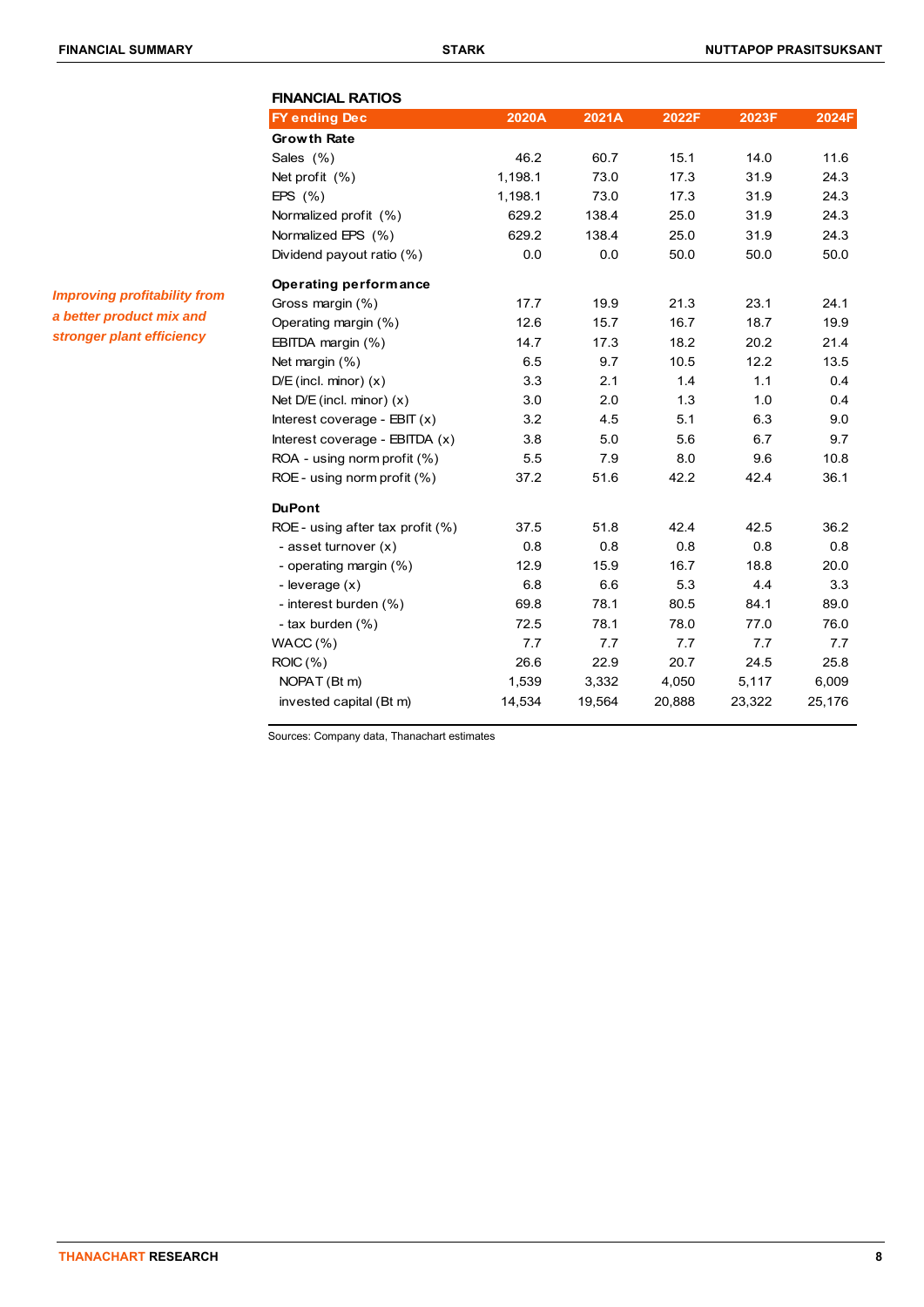### **General Disclaimers And Disclosures:**

This report is prepared and issued by Thanachart Securities Public Company Limited (TNS) as a resource only for clients of TNS, Thanachart Capital Public Company Limited (TCAP) and its group companies. Copyright © Thanachart Securities Public Company Limited. All rights reserved. The report may not be reproduced in whole or in part or delivered to other persons without our written consent.

This report is prepared by analysts who are employed by the research department of TNS. While the information is from sources believed to be reliable, neither the information nor the forecasts shall be taken as a representation or warranty for which TNS or TCAP or its group companies or any of their employees incur any responsibility. This report is provided to you for informational purposes only and it is not, and is not to be construed as, an offer or an invitation to make an offer to sell or buy any securities. Neither TNS, TCAP nor its group companies accept any liability whatsoever for any direct or consequential loss arising from any use of this report or its contents.

The information and opinions contained herein have been compiled or arrived at from sources believed reliable. However, TNS, TCAP and its group companies make no representation or warranty, express or implied, as to their accuracy or completeness. Expressions of opinion herein are subject to change without notice. The use of any information, forecasts and opinions contained in this report shall be at the sole discretion and risk of the user.

TNS, TCAP and its group companies perform and seek to perform business with companies covered in this report. TNS, TCAP, its group companies, their employees and directors may have positions and financial interest in securities mentioned in this report. TNS, TCAP or its group companies may from time to time perform investment banking or other services for, or solicit investment banking or other business from, any entity mentioned in this report. Therefore, investors should be aware of conflict of interest that may affect the objectivity of this report.

Note: Thanachart Securities Public Company Limited act as a Market Maker and Derivative Warrants Issuer. At present, TNS has issued 90 Derivative Warrants which are ADVA16C2203A, AMAT16C2206A, AOT16C2204A, AOT16C2206A, AWC16C2207A, BAM16C2206A, BAM16C2204A, BANP16C2205A, BANP16C2204A, BBL16C2203A, BBL16C2204A, BCH16C2207A, BCH16C2203A, BEC16C2207A, BEC16C2204A, BGRI16C2203A, BGRI16C2205A, BLA16C2205A, CBG16C2204A, CBG16C2205A, CHG16C2207A, COM716C2203A, COM716C2205A, CPAL16C2203A, CPAL16C2204A, CPF16C2205A, CRC16C2204A, DELT16C2203A, DTAC16C2203A, EA16C2206A, EA16C2203A, EA16C2205A, GLOB16C2203A, GPSC16C2206A, GPSC16C2203A, GPSC16C2205A, GULF16C2203A, GULF16C2205A, GUNK16C2206A, GUNK16C2203A, GUNK16C2205A, HANA16C2204A, HANA16C2205A, HANA16C2207A, INTU16C2205A, IRPC16C2205A, IVL16C2203A, IVL16C2206A, JMAR16C2206A, JMAR16C2205A, JMT16C2203A, JMT16C2205A, KBAN16C2206A, KBAN16C2204A, KCE16C2204A, KCE16C2205A, KCE16C2205B, MEGA16C2207A, MINT16C2207A, MINT16C2203A, MINT16C2204A, MTC16C2204A, OR16C2203A, OR16C2205A, PTG16C2203A, PTL16C2202B, PTT16C2203A, PTT16C2205A, PTTE16C2203A, RCL16C2205A, RS16C2205A, S5016P2206B, S5016C2203A, S5016C2203B, S5016C2206A, S5016P2203A, S5016P2203B, S5016P2206A, SAWA16C2204A, SAWA16C2205A, SCC16C2204A, STA16C2203A, STEC16C2204A, SYNE16C2206A, TOP16C2206A, TRUE16C2205B, TRUE16C2205A, TRUE16C2203A, TRUE16C2203B, TU16C2204A, WHA16C2204A (underlying securities are ADVANC, AMATA, AOT, AWC, BAM, BANPU, BBL, BCH, BEC, BGRIM, BLA, CBG, CHG, COM7, CPALL, CPF, CRC, DELTA, DTAC, EA, GLOBAL, GPSC, GULF, GUNKUL, HANA, INTUCH, IRPC, IVL, JMART, JMT, KBANK, KCE, MEGA, MINT, MTC, OR, PTG, PTL, PTT, PTTEP, RCL, RS, SAWAD, SCC, SYNTEC, SET50, STA, STEC, TOP, TU, WHA, TRUE). Since TNS covers those underlying securities in research report, consequently TNS incurs conflicts of interest. Moreover, Investors are advised to carefully review the details and information in the prospectus before making investment decisions.

**Note:** Our major shareholder TCAP (Thanachart Capital Pcl) which holding 50.96% of Thanachart Securities and also TCAP holding 100% of Thanachart SPV1 Co. Ltd. TCAP and Thanachart SPV1 Co. Ltd has stake in THANI for 60% and being the major shareholder of THANI.

**Note:** Thanachart Capital Public Company Limited (TCAP), TMBThanachart Bank Public Company Limited (TTB), are related companies to Thanachart Securities Public Company Limited (TNS). Thanachart Securities Pcl is a subsidiary of Thanachart Capital Pcl (TCAP) which holds 23% of the shareholding in TMBThanachart Bank Pcl.

Thanachart Capital Public Company Limited (TCAP), Ratchthani Leasing Public Company Limited (THANI), MBK PUBLIC COMPANY LIMITED (MBK) and PATUM RICE MILL AND GRANARY PUBLIC COMPANY LIMTED (PRG ) are related companies to Thanachart Securities Public Company Limited (TNS) . Since TNS covers those securities in research report, consequently TNS incurs conflicts of interest.

### **Disclosure of Interest of Thanachart Securities**

Investment Banking Relationship

Within the preceding 12 months, Thanachart Securities has lead-managed public offerings and/or secondary offerings (excluding straight bonds) of the securities of the following companies: Saksiam Leasing Pcl. (SAK TB), SCG Packaging Pcl (SCGP TB)